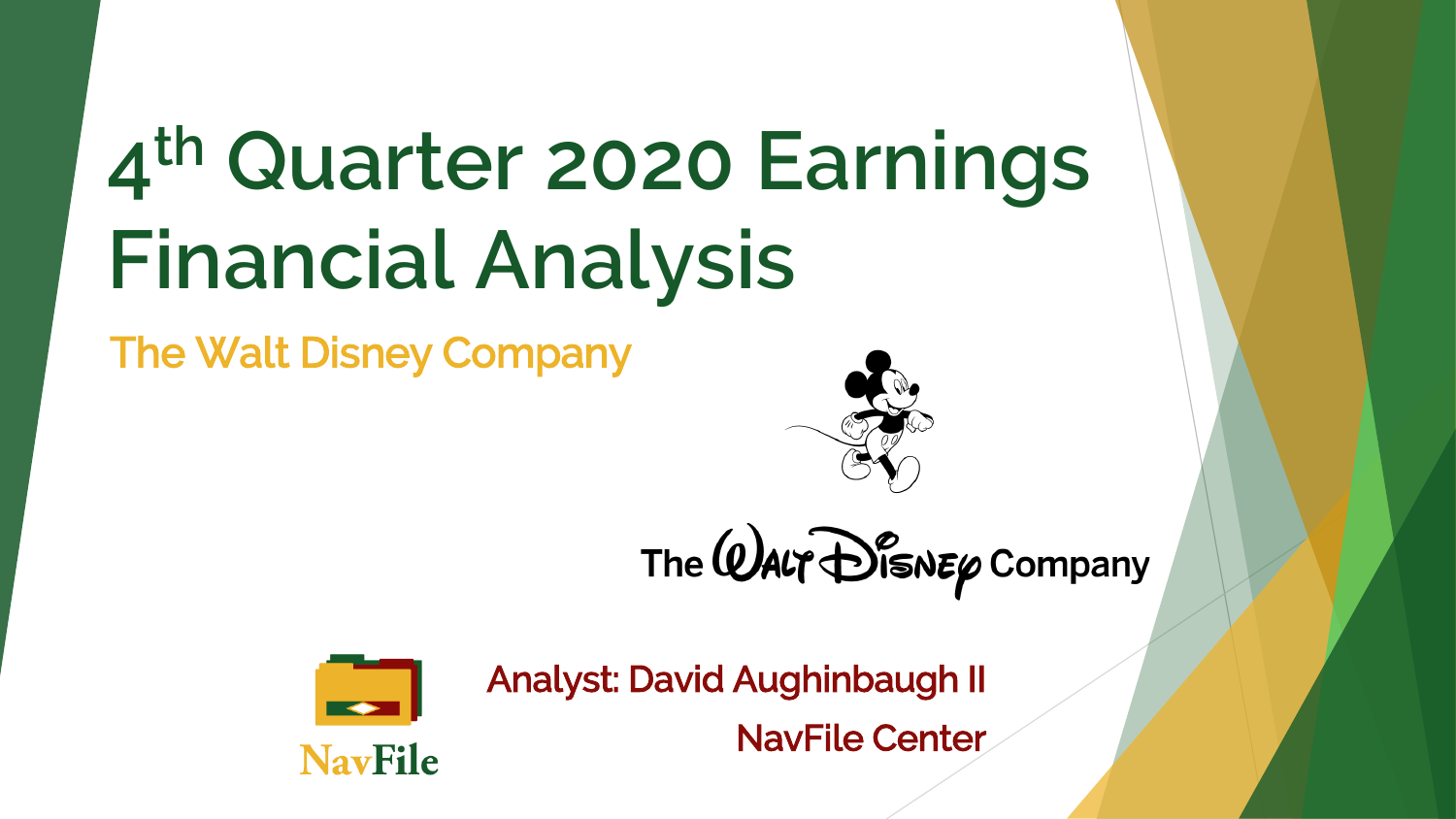#### **2020 Q4 Earnings Report Analysis The Walt Disney Company**



- View David's financial analysis article on NavFile: [https://www.navfile.com/center/the-walt-disney-company](https://www.navfile.com/center/the-walt-disney-company-financial-analysis-q4-2020)financial-analysis-q4-2020
- Additional materials are also on the website. Feel free to share!
- Presentation includes:
	- **Earnings Report Overview**
	- **Performance Review**
	- $\blacktriangleright$  Key Segment Financial Review
	- Cash Flow Review
	- ▶ What To Watch
	- $\blacktriangleright$  Summary

*Note: David & NavFile are not affiliated with The Walt Disney Company and this is not a report generated by the company.*

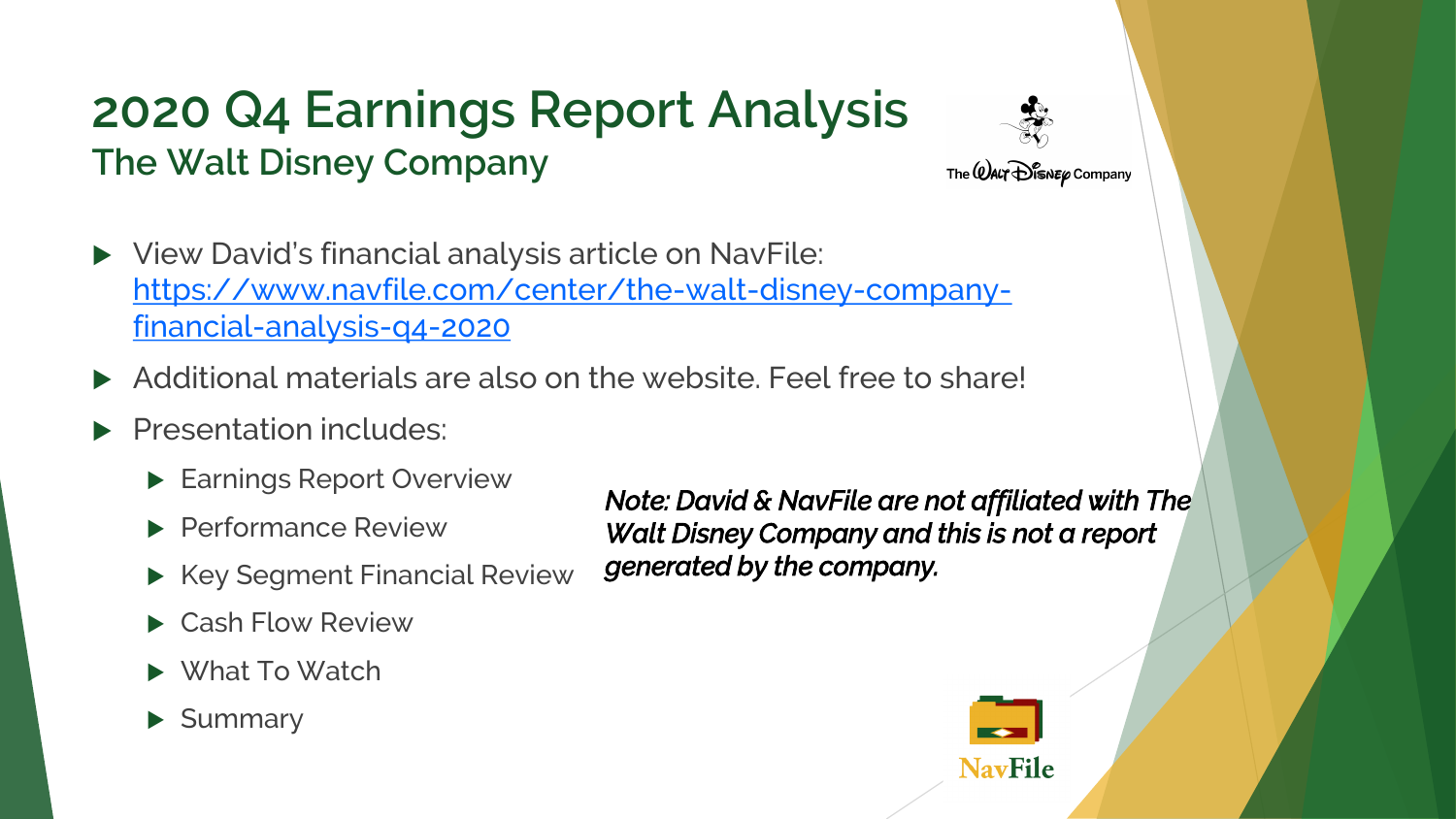#### **2020 Q4 Earnings Overview The Walt Disney Company**

The  $@$  ALT  $\bigoplus_{i=1}^n$  Gompany

**NavFile** 

- Reported Earnings Per Share of \$(0.39) (negative). Net Income (loss): \$(710) million.
- Comparable Results: \$(0.20) Earnings Per Share (EPS).
- Beat estimates of \$(0.71) EPS. 71% lower than expectations. (Data from CNBC).
- ▶ Revenues: \$14.707 billion. 5% above expectations of \$14.20 billion en die die staat van die verskilling van die verskilling van die verskilling van die verskilling van die verskil<br>Die verskilling van die verskilling van die verskilling van die verskilling van die verskilling van die versk



Earnings Per Share

#### Revenue Comparison





Wikimedia Commons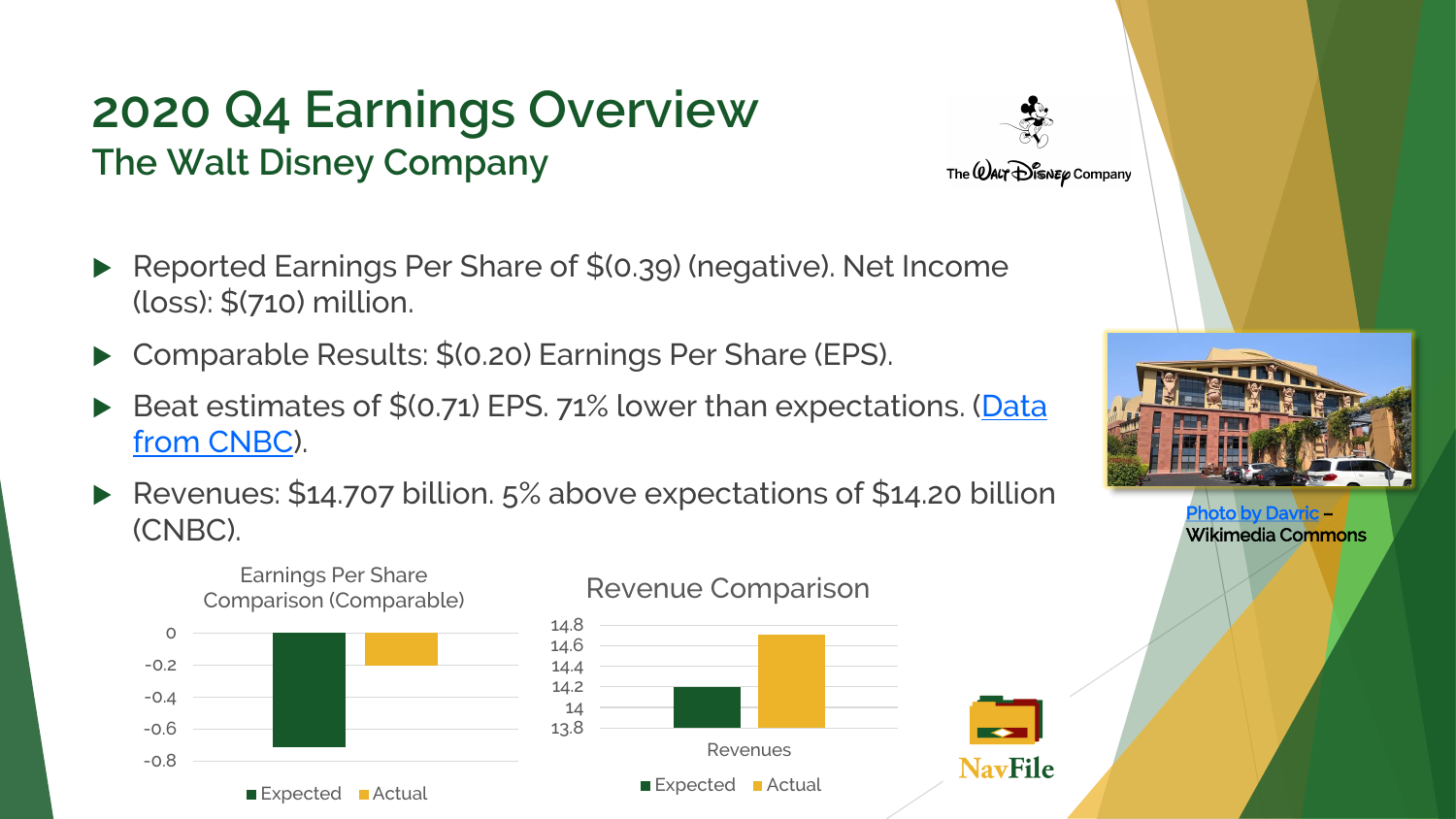#### **2020 Q4 Earnings Report Overview The Walt Disney Company** The  $\mathcal Q$ ALT Disney Company



#### The COVID-19 situation continues for Disney. The firm reported a loss for comparable and regular EPS, the first time this has happened this year.

- Segment operating income was down 82% to \$606 million, a sharp decline.
- Company has pivoted even more toward Direct-to-Consumer and is placing a strong focus on that segment.
- Disney+ reached 73 million at the end of 4<sup>th</sup> quarter and had 86.8 million subscribers on 12/10/20.
- Parks, Experiences, and Products operating loss was \$1.098 billion. The estimated impact from CV19 was \$2.4 billion.
- Disneyland California & Paris closed. Unknown when the company will be able to reopen those parks.
- Studio Entertainment: impacts from CV19 continue. No new films. Operating Income down 61%.
- Media Networks had a good quarter with revenues up 11% & income up 5%.
- Direct-to-Consumer & International had another good quarter revenues were up 41% & operating losses decreased 23%..
- DTC has 137 million subscribers as of 12/10/20.
- Walt Disney Co was impacted by \$3.1 billion as a result of the COVID-19 situation.
- Disney has stabilized its operations; however, is operating at loss. Parks & Resorts rebound is key. DTC is the growth engine for the company.

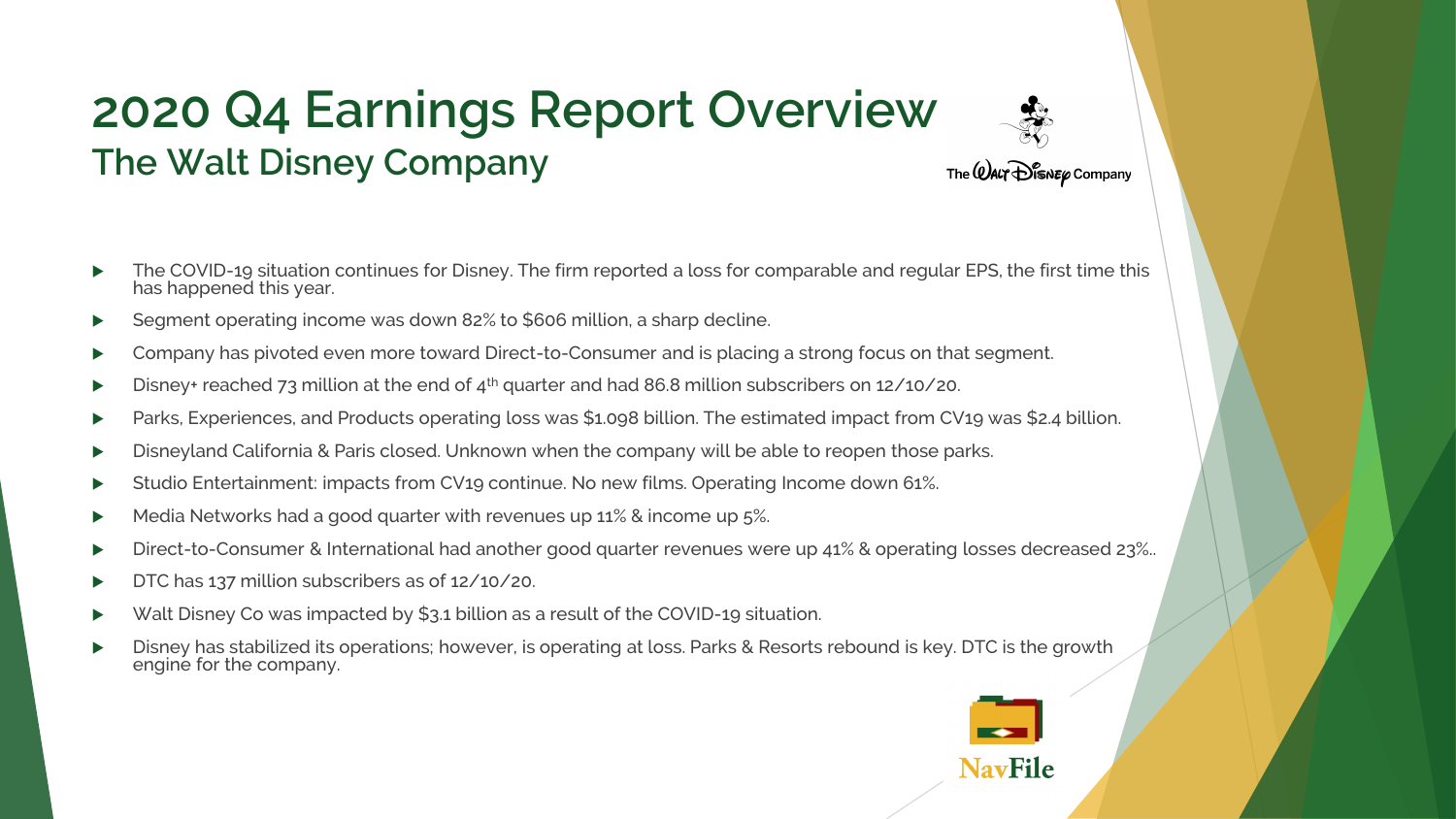# **Overall Performance Review**



**NavFile** 

- Disney beat expectations for income & revenues.
- Parks, Experiences, and Products revenues were down 61%, and operating income was a loss of \$1.098 billion.
- Studio Entertainment revenues were down 52%, and operating income was down 61%.
- $\blacktriangleright$  Media Networks had a good quarter with revenues up 11% and operating income up 5%.
- Direct-to-Consumer and International had a good quarter with a 41% increase in revenues & 73M Disney+ subscribers. Operating losses decreased by 23%.
- ▶ The COVID-19 shutdown cost the company \$3.1 billion.
- First quarter of the year where comparable EPS was negative.

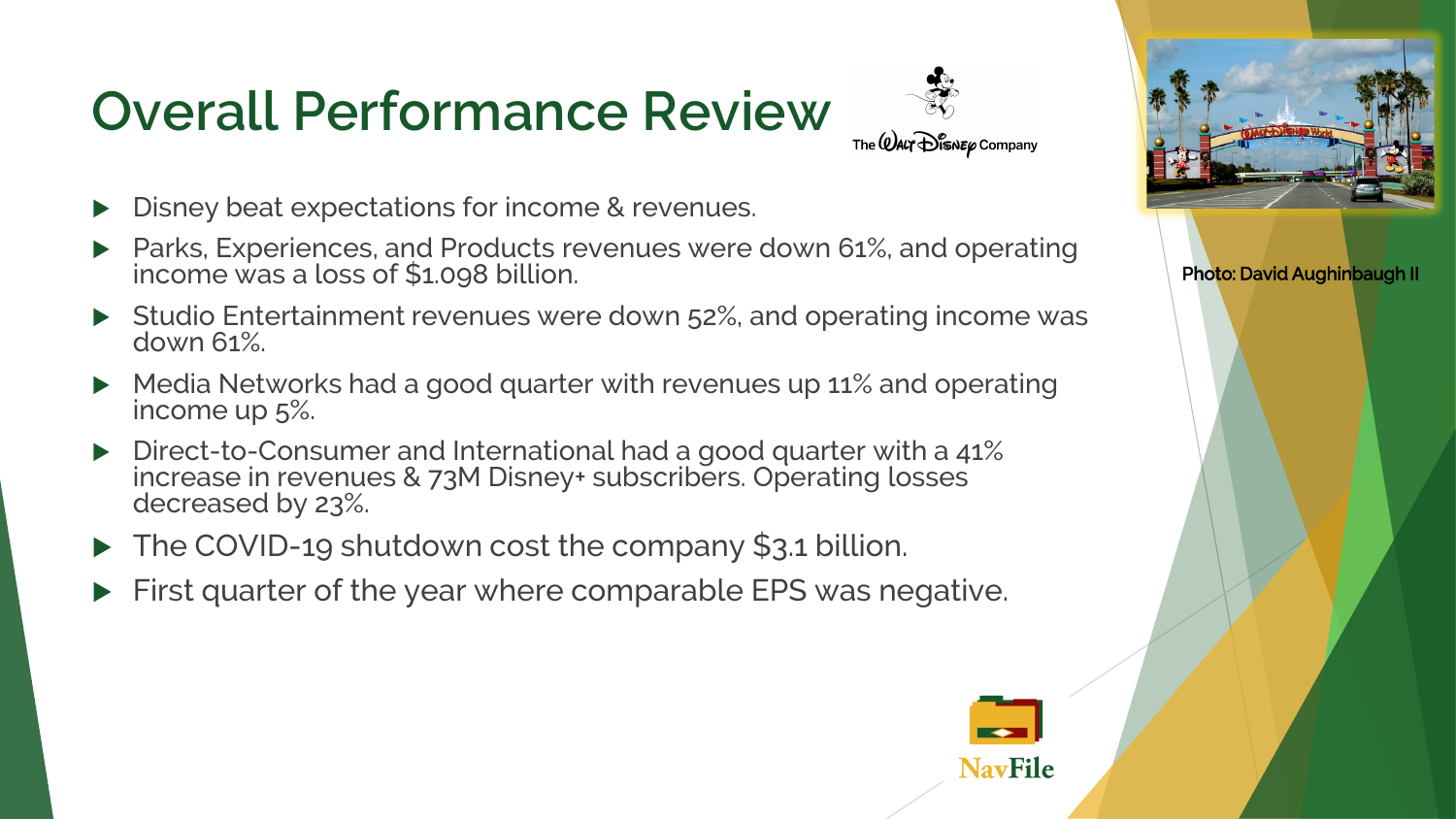## **Overall Performance Review**



- Segment operating income was down 82%
- ▶ Parks, Experiences, and Products reported negative operating income again.
- Net income was negative \$710 million.
- Regular & Comparable EPS negative (\$0.39 & \$0.20).

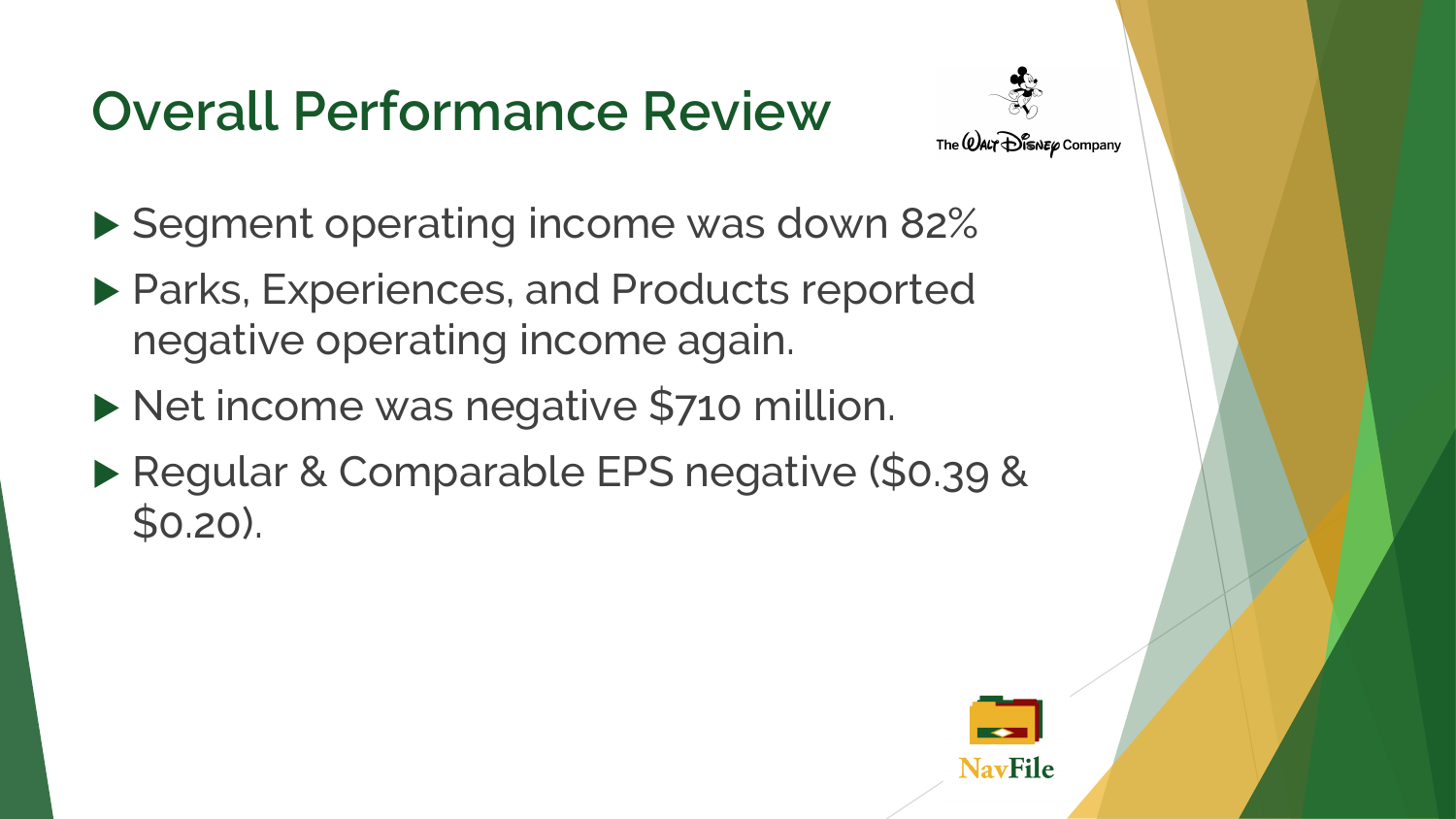#### **Key Segment Financial Review Parks, Experiences, and Products**



- Revenues down 61% & income down 180% to negative territory (\$2.580 billion & \$(1.098) billion respectively).
- ▶ COVID-19 continues to impact the segment.
- ▶ As a result of CV19, the segment lost \$2.4 billion in income.
- ▶ Disneyland California and Paris closed.



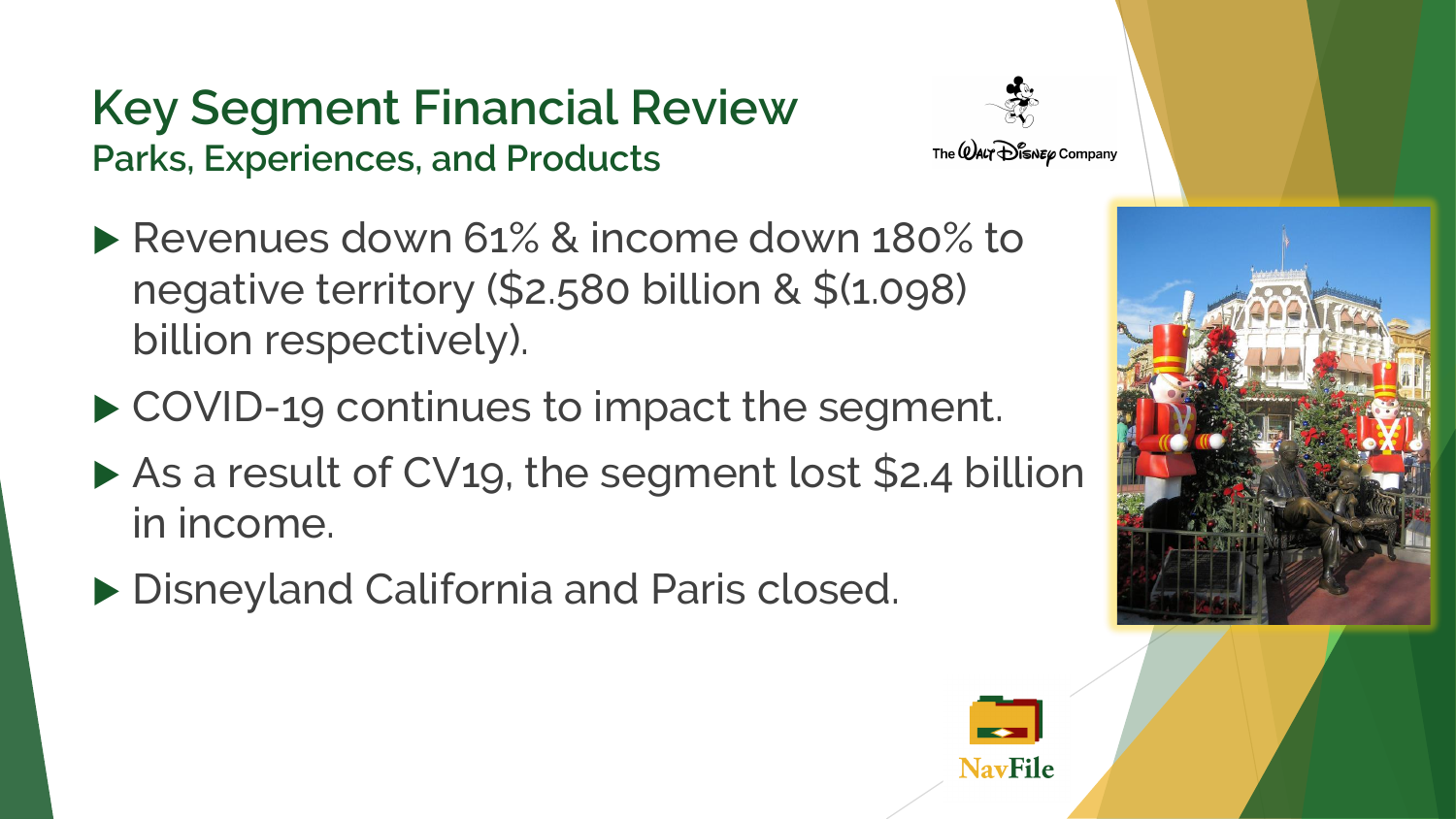#### **Key Segment Financial Review Studio Entertainment**



**NavFile** 

- ▶ The segment was impacted by the continued closure of movie theaters.
- Revenues down 52% to \$1.595 billion and operating income decreased 61% to \$419 million.
- **Home Entertainment down.**
- No new movies were released in the quarter.

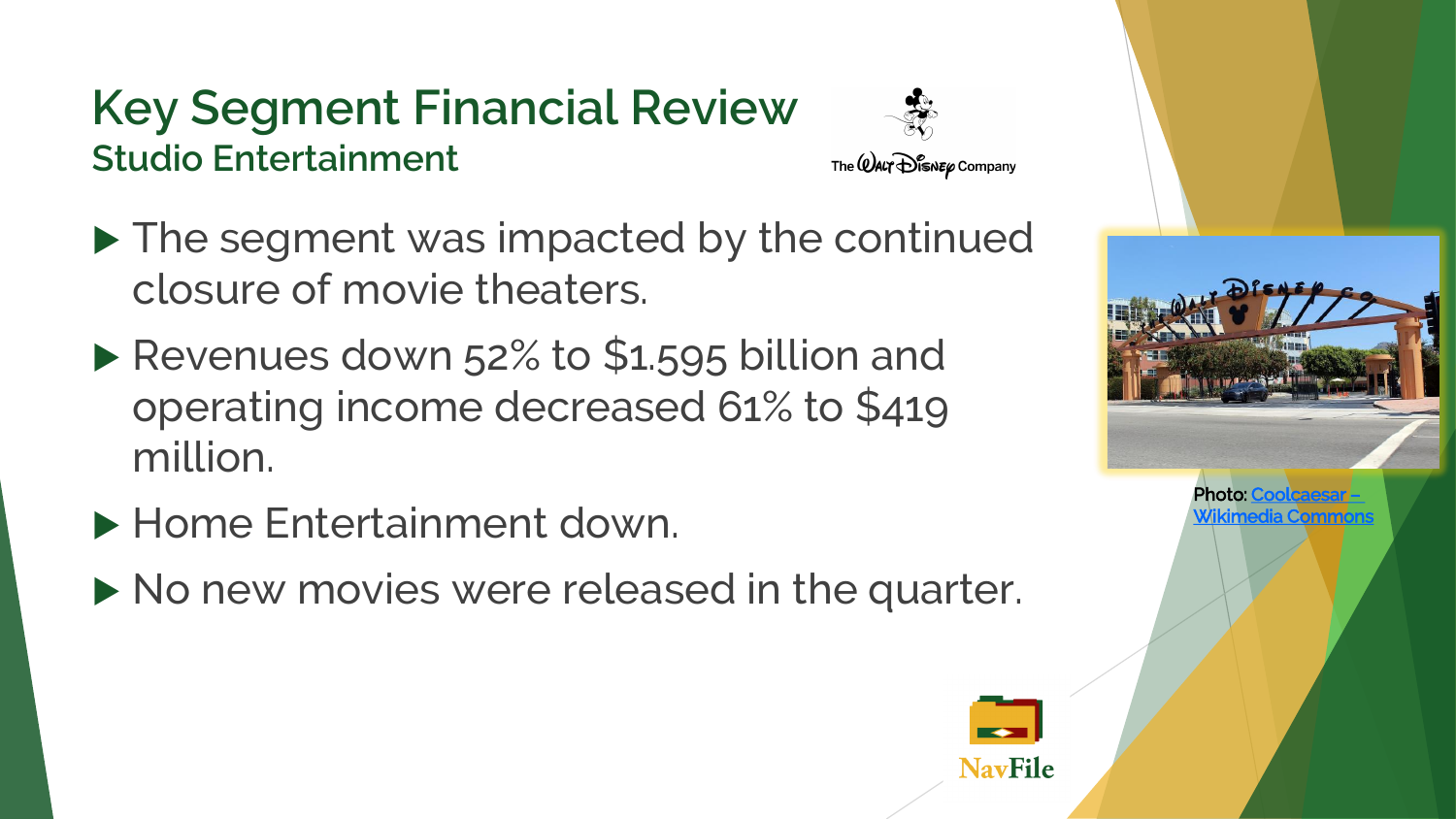#### **Key Segment Financial Review Media Networks**



- Decent quarter for Media Networks. Revenues & operating income.
- Revenues were up 11% to \$7.213 billion and operating income was up 5% to \$1.864 billion.
- Cable Networks revenues up 11% & income down 7% to \$4.7 billion & \$1.2 billion.
- ESPN was the main factor behind the declines at Cable Networks.
- Higher programming costs was the main impact at ESPN. MLB & NBA rescheduled to the 4<sup>th</sup> quarter, caused costs to rise.
- FX Networks was up on lower programing costs. Disney Channels were up on the sale of content to Disney+.
- Broadcasting revenues up 10% and operating income up 47%. \$2.5 billion & \$553 million respectively.
- Lower programing costs and increased affiliate revenue were behind the increases.
- Decrease in subscribers and viewership for both divisions.<br>Wikimedia Comm





**Wikimedia Comm** Enhanced by NavFile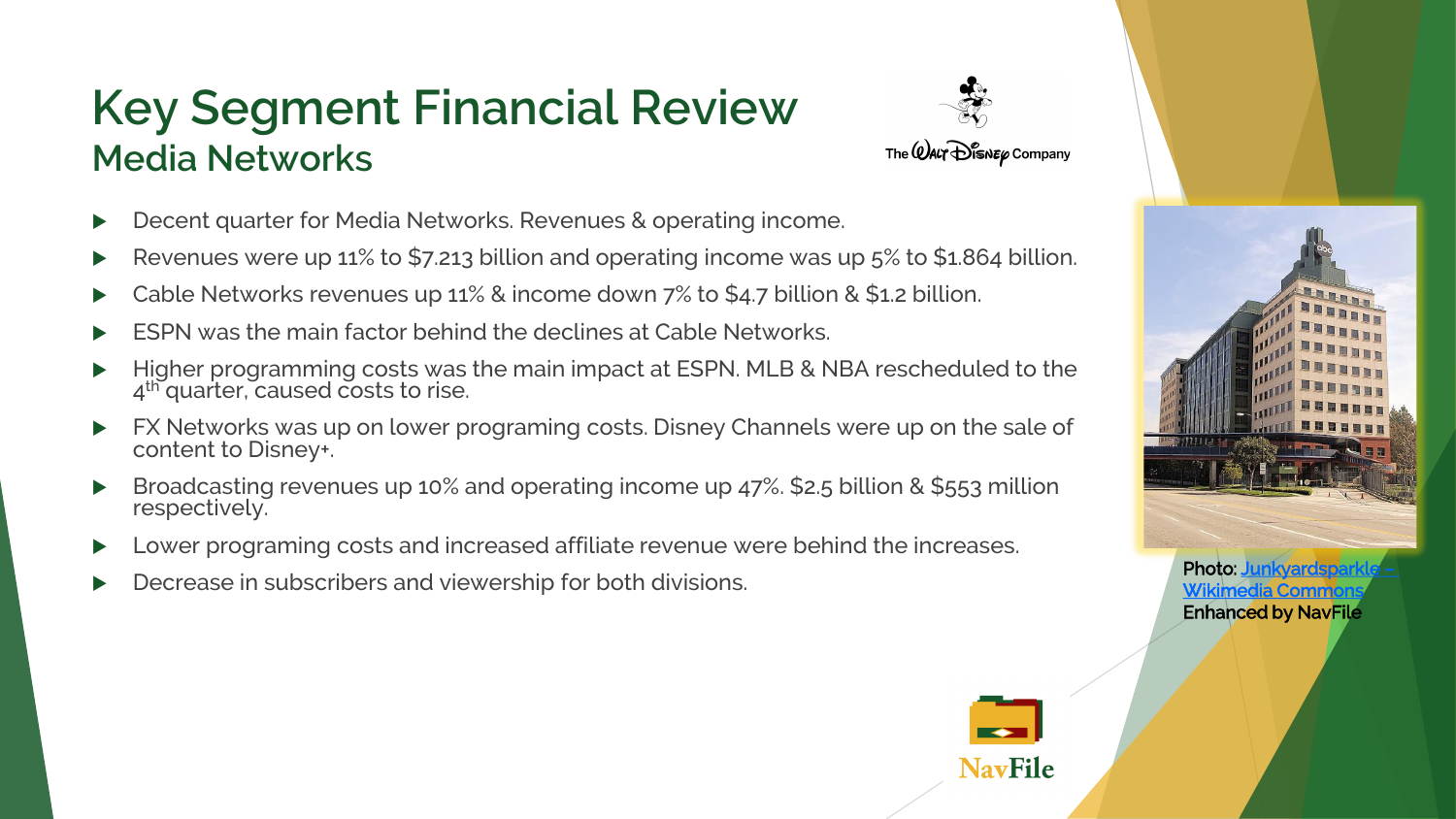#### **Key Segment Financial Review Direct-To-Consumer & International**



**NavFile** 

- Revenues increased 41% and operating losses decreased by 23% (\$4.853 billion & \$580 million).
- ▶ 73 million Disney+ subscribers.
- ▶ Hulu and ESPN+ were behind the better performance.
- $\blacktriangleright$  Increase in subscribers at those two services.
- ▶ 137 million subscribers for all its services on 12/10/20.
- International channels down due to lower ad and affiliate revenue.

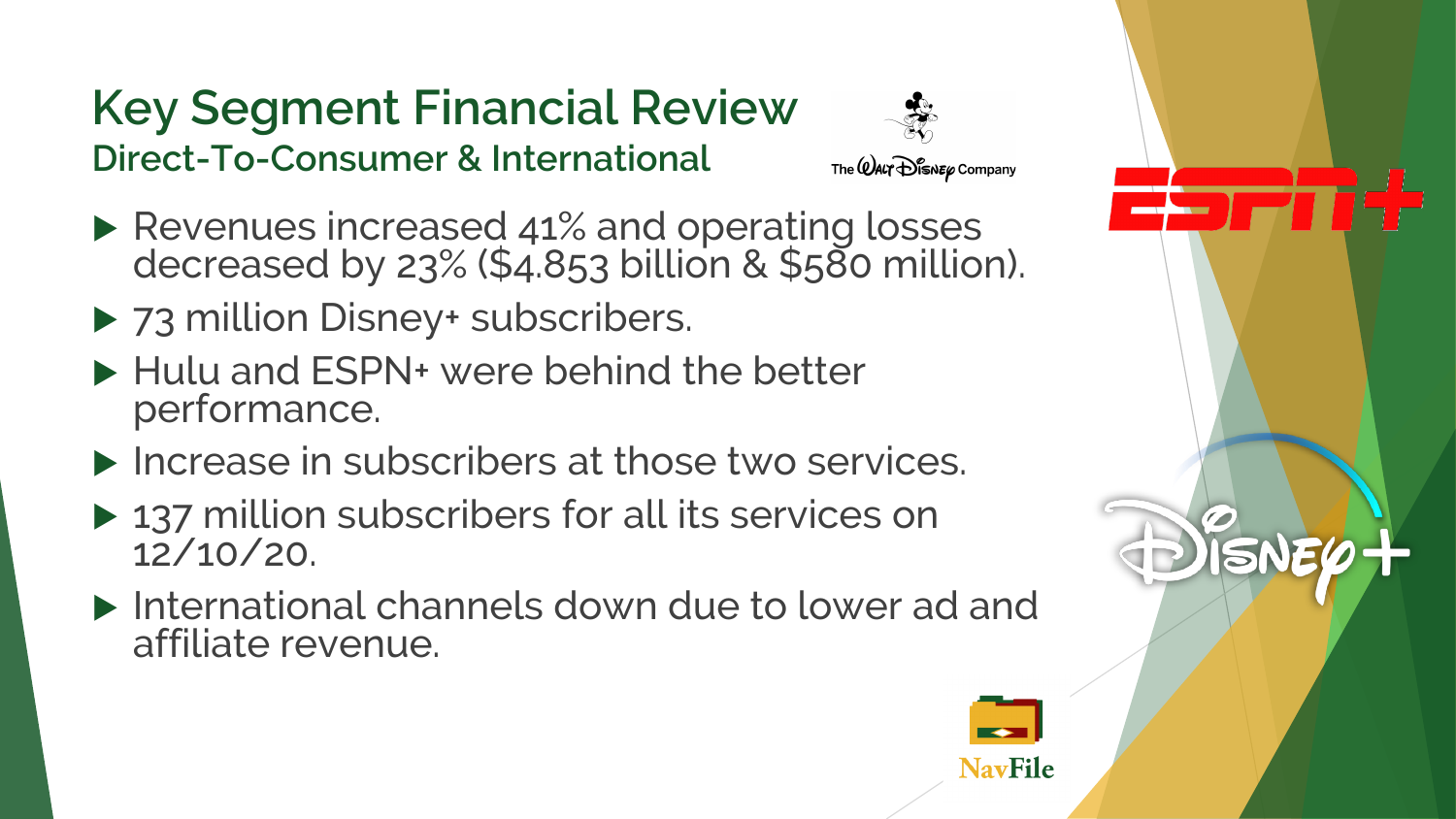#### **Cash Flow Review For Q4 2020**

The  $\mathcal Q$ ALT  $\mathcal D$  is  $\mathcal K\varphi$  Company

- ▶ Cash flows: \$1.667 billion, down 3%.
- ▶ Investments in parks, resorts, and other property \$580 million.
- **Free Cash Flow: \$938 million.**
- ▶ Free Cash Flow increased 44% from \$729 million last year.





[Photo by Davric](https://commons.wikimedia.org/wiki/File:The_Walt_Disney_Company_office.jpg) – Wikimedia Commons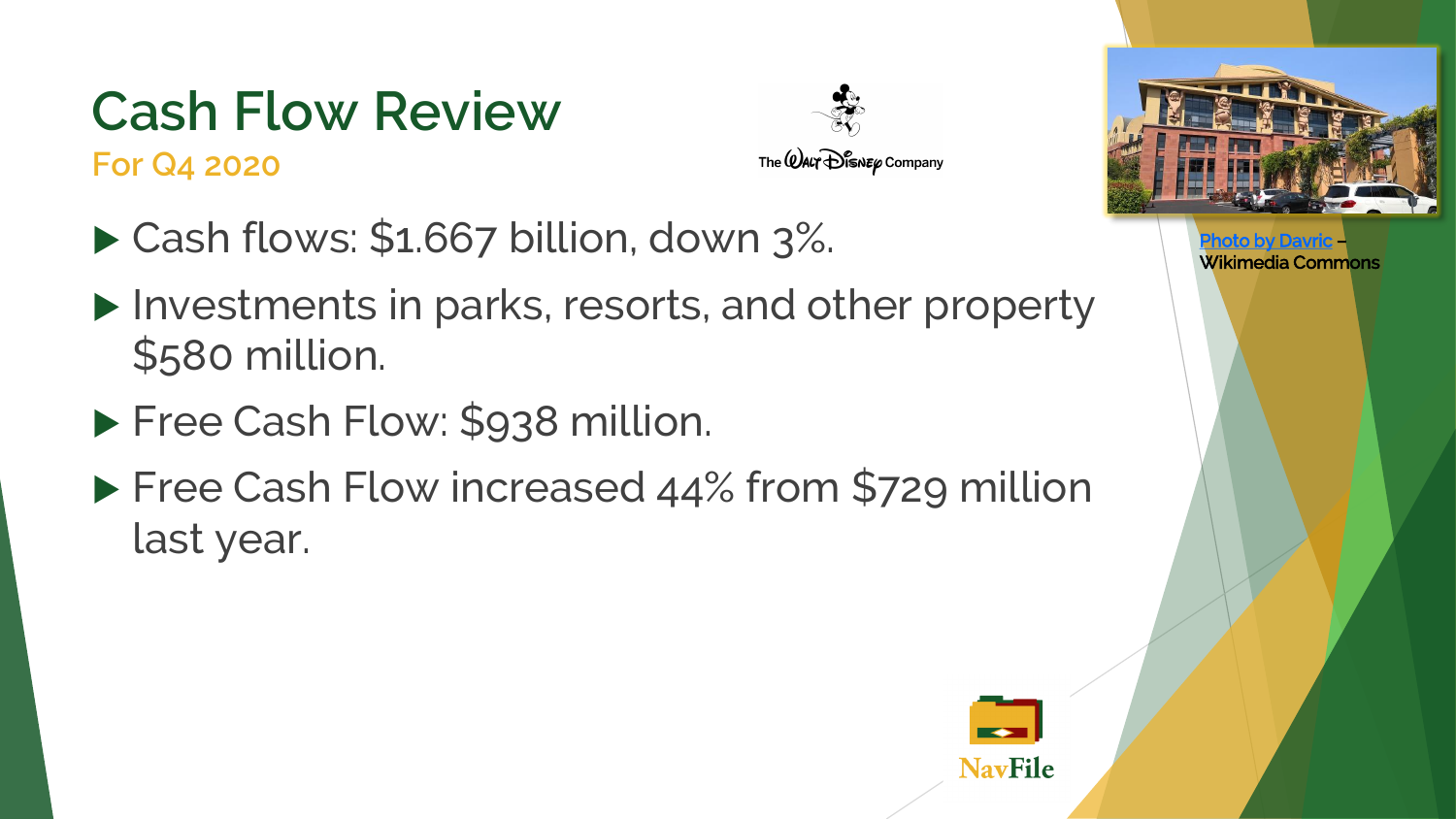### **Future Analysis What to Watch**

- ▶ Parks and Resorts: continued losses?
- ▶ Direct-to-Consumer growth.
- ▶ Studio Entertainment will it be helped by DTC.
- ▶ Will the company be able to open Disneyland?
- ▶ At-home plays to keep the firm moving forward.



The  $\mathcal Q$ ALT Disney Company



Photo: The Walt Disney Company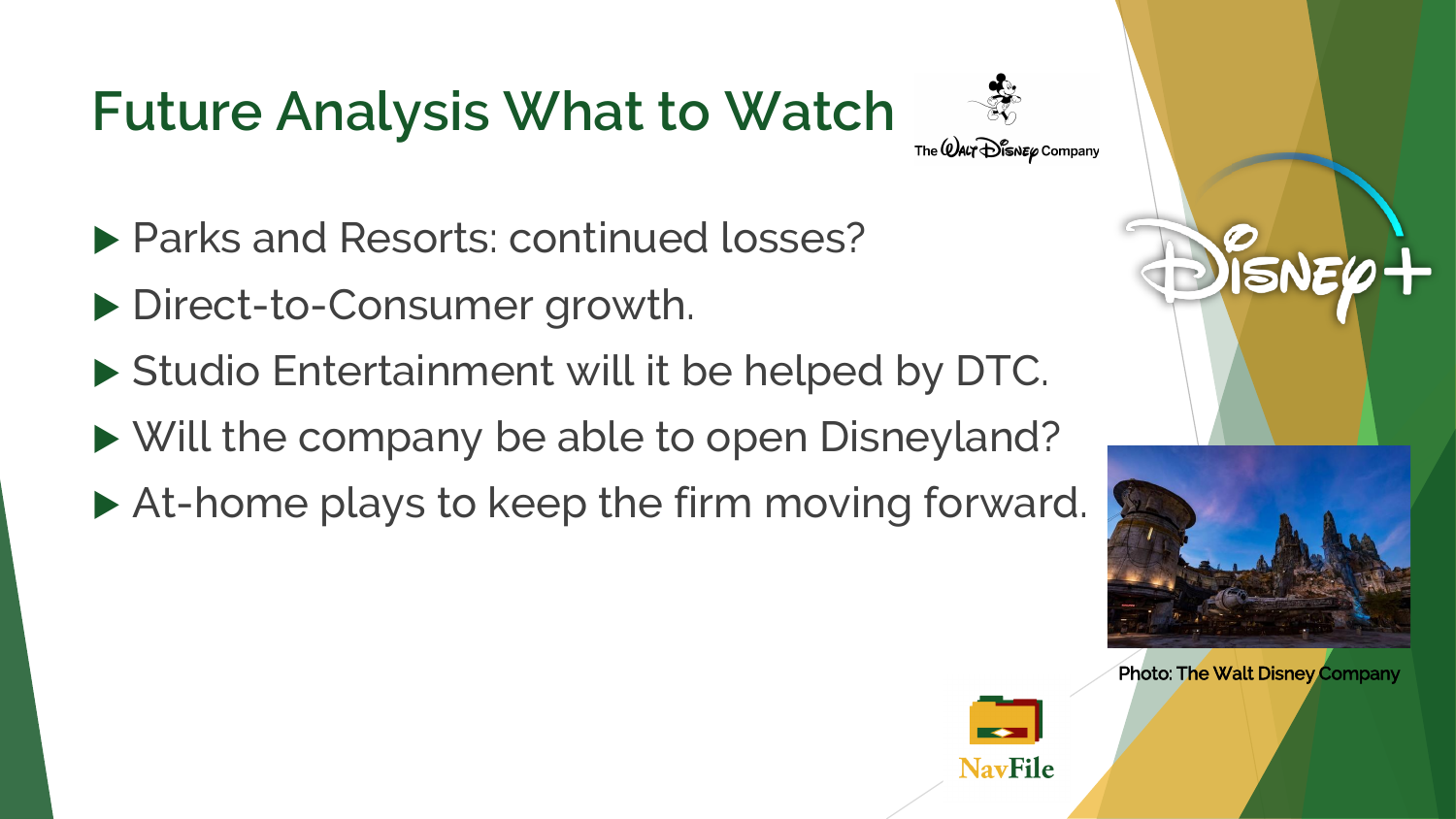## **Summary: 4th Quarter 2020**



- First quarter with a comparable EPS loss.
- ▶ Parks, Experiences and Products continues to lose money.
- ▶ Studio Entertainment was further impacted income down 61%.
- ▶ Media Networks did well in the quarter and was supported by good performance at Broadcasting.
- ▶ Direct-to-Consumer and International reached 137 million subscribers (12/10) and Disney+ 73.7M/86.8M 12/10.
- DTC is the focus and it is wait and see on the parks.
- $\blacktriangleright$  Keep moving forward.

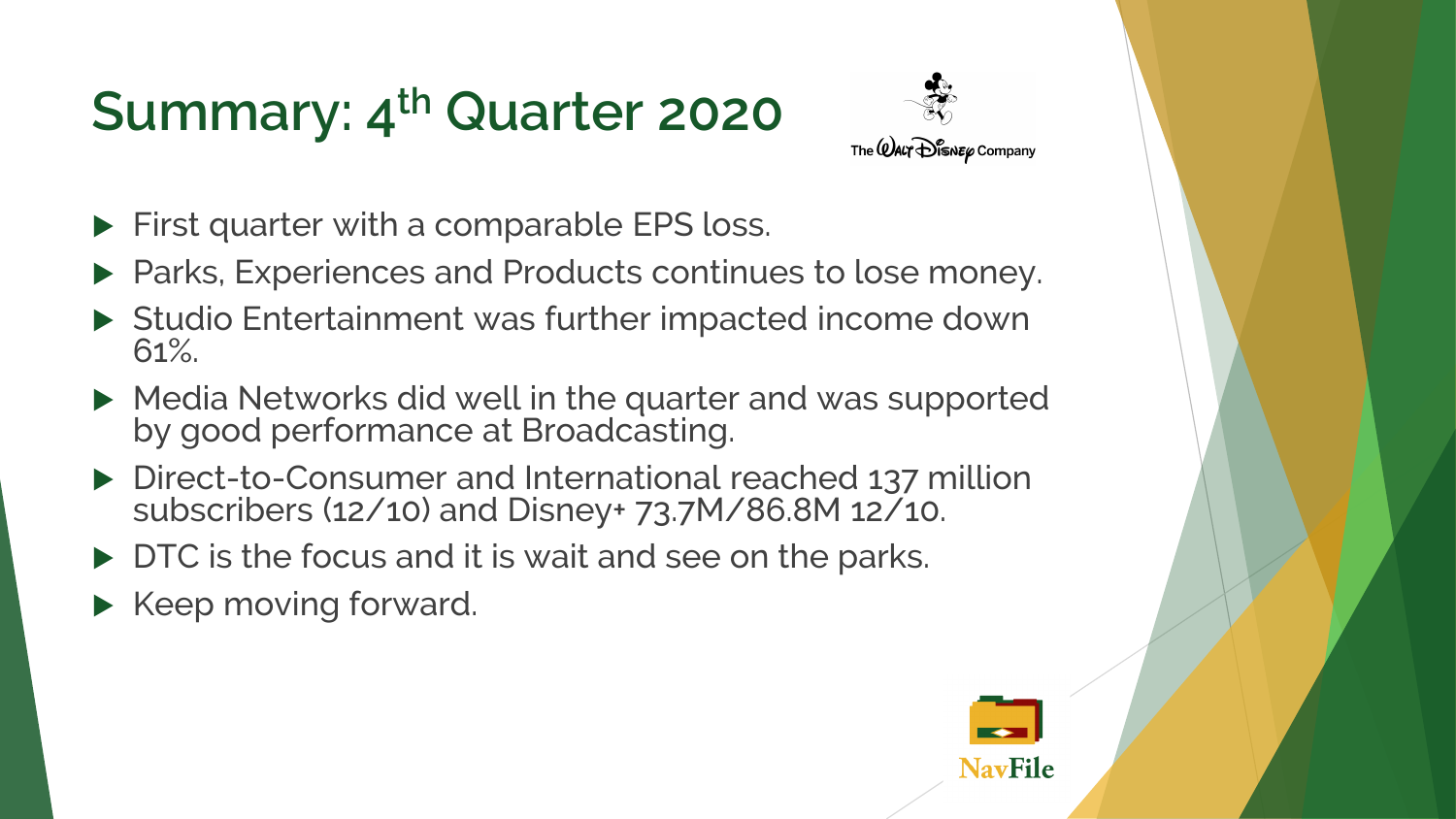#### **Data Sources**



- The Walt Disney Company 2020 Q4 Earnings Report: [https://thewaltdisneycompany.com/app/uploads/2020/11/q4-fy20](https://thewaltdisneycompany.com/app/uploads/2020/11/q4-fy20-earnings.pdf) earnings.pdf
- ▶ The Walt Disney Company Investor Day 2020:
- https://thewaltdisneycompany.com/the-walt-disney-company[surpasses-137-million-paid-subscriptions-across-its-direct-to-consumer](https://thewaltdisneycompany.com/the-walt-disney-company-surpasses-137-million-paid-subscriptions-across-its-direct-to-consumer-services-shattering-previous-guidance-increases-paid-subscriptions-target-to-300-350-million-by/)services-shattering-previous-guidance-increases-paid-subscriptionstarget-to-300-350-million-by/
- ▶ CNBC Analyst Expectations: <https://www.cnbc.com/2020/11/12/disney-dis-q4-2020-earnings.html>
- ▶ The Walt Disney Company 2020 Q4 Earnings Conference Call: [https://thewaltdisneycompany.com/app/uploads/2020/11/q4-fy20](https://thewaltdisneycompany.com/app/uploads/2020/11/q4-fy20-earnings-transcript.pdf) earnings-transcript.pdf
- All the sources were accessed during 12/2020.